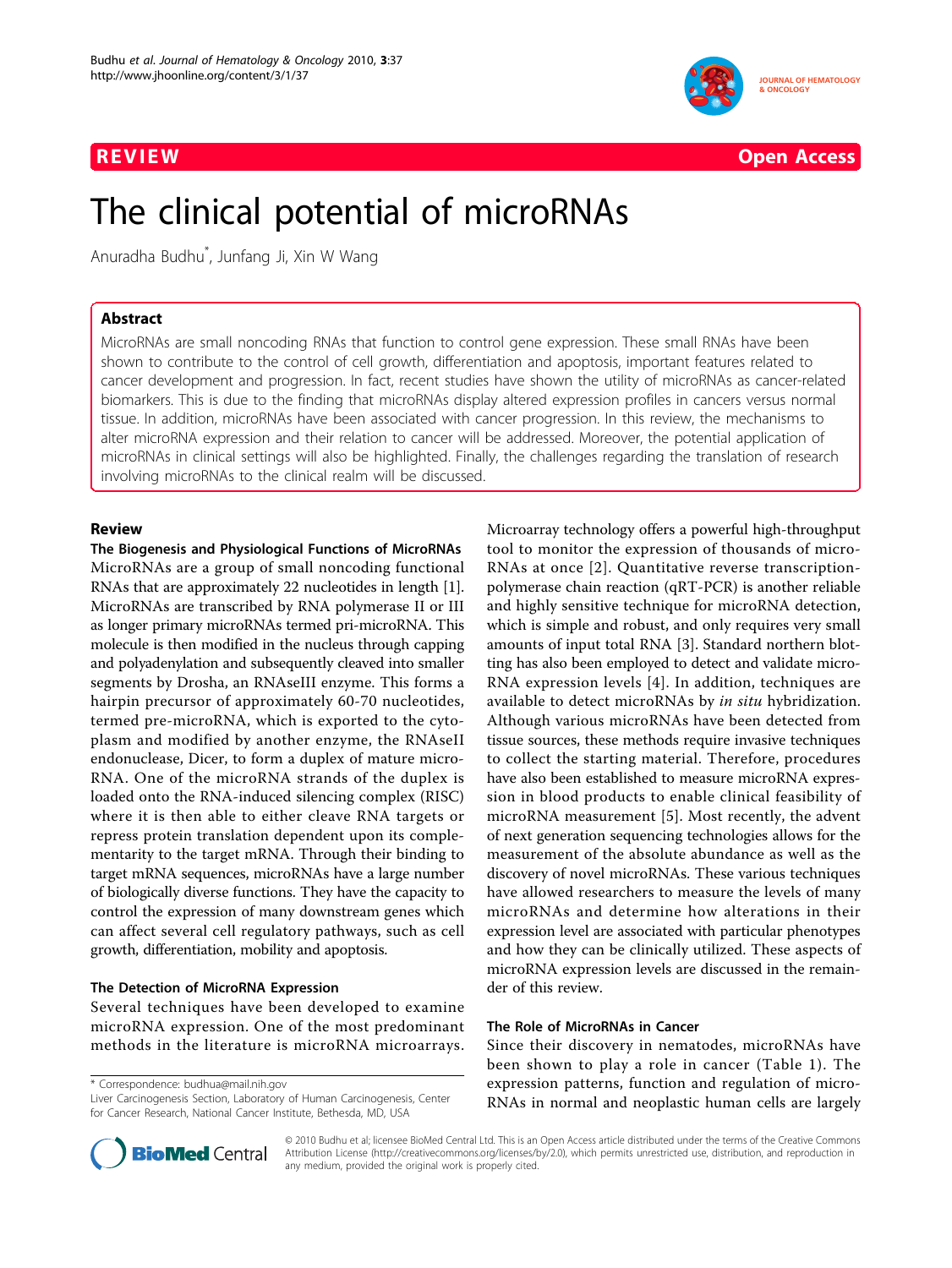<span id="page-1-0"></span>Table 1 MicroRNAs Associated with Cancer

| <b>Cancer Type</b>          | Human microRNA                                                                                                         | <b>Potential Function</b>                | <b>References</b> |
|-----------------------------|------------------------------------------------------------------------------------------------------------------------|------------------------------------------|-------------------|
| <b>Breast Cancer</b>        | miR-21, miR-125b;<br>miR126, miR-206, miR-335                                                                          | OncomiR; Metastasis<br>Suppressor        | [49,75,76]        |
| Colon Cancer                | OncomiR; Tumor<br>miR-21; miR-34a<br>Suppressor                                                                        |                                          | $[41, 77 - 79]$   |
| Lung Cancer                 | miR-21, miR17-92 cluster, miR-106b/93/25 cluster;<br>Let-7a, miR-143, miR-145                                          | OncomiR; Tumor<br>Suppressor             | [13,40,80,81]     |
| Pancreatic Cancer           | miR-196a, miR196b                                                                                                      | OncomiR                                  | $[82 - 84]$       |
| Prostate Cancer             | miR-21, miR-15/16; miR-145,<br>miR-146, miR-330, miR-205                                                               | OncomiR; Tumor<br>Suppressor             | [69,85,86]        |
| Ovarian Cancer              | miR-141, miR-200a/b/c:<br>miR-199a/b, miR-140, miR-145, miR-204, miR-125a/b,                                           | OncomiR: Tumor<br>Suppressor             | [87, 88]          |
| Hepatocellular<br>Carcinoma | miR-21, miR-224, miR-34a, miR221, miR-222, miR-106, miR-303; miR26a/b, let-7q, miR-<br>122, miR-422b, miR-145, miR-199 | OncomiR; Tumor<br>Suppressor; Metastasis | [46,52,53,89,90]  |
| Thyroid Cancer              | miR-146, miR-221, miR-222,<br>miR-181b, miR-155, miR-224                                                               | OncomiR                                  | $[91-93]$         |

unknown but emerging data and their frequent location at fragile sites, common break-points or regions of amplification or loss of heterozygosity reveal that they may play significant roles in human carcinogenesis. Other possible mechanisms of altered microRNA expression include defective microRNA processing or post-transcriptional regulation, germ-line or somatic mutation and epigenetic changes such as methylation [[6](#page-3-0)-[9](#page-4-0)]. The abnormal expression of several microRNAs have been observed in Burkitt's lymphomas, B cell chronic lymphocytic leukemia (CLL) and in many solid cancer types, including breast, liver, lung, ovarian, cervical, colorectal and prostate [[10-21](#page-4-0)]. Functional analysis has revealed the downregulation of PTEN by miR-21, the tumor suppressor function of the let-7 family and the oncogenic function of the miR17-92 cluster [[22-24](#page-4-0)]. The biological and clinical relevance of microRNA expression patterns have been established in human B cell CLL and solid tumors, including breast cancers [[11,15,25](#page-4-0)].

Each microRNA has the distinct capability to potentially regulate the expression of hundreds of coding genes and thereby modulate several cellular pathways including proliferation, apoptosis and stress response [[26\]](#page-4-0). Their altered expression in cancer can be a causative factor or perhaps a consequence of the disease state. Dependent upon the nature of their target gene(s), microRNAs may function as tumor suppressors by downregulating target oncogenes (e.g. let-7 g, miR-15/16 and miR-34) or as oncogenes by negatively controlling genes that regulate tumor cell differentiation and apoptosis (e.g. miR-155 and miR-21) [[27](#page-4-0)]. Alternatively, changes in microRNA expression may be a downstream effect of potent oncogenes or tumor suppressors in the carcinogenesis process such as the modulation of miR-34 by p53 [\[28\]](#page-4-0). MicroRNAs have also been shown to play a role in cancer progression through the modulation of cellular adhesion, cell matrix and signaling activities [[29](#page-4-0)-[33\]](#page-4-0). In addition, microRNAs play roles in regulating the expression of hypoxia-related genes, vascular endothelial growth factors [[34](#page-4-0)-[36\]](#page-4-0).

## The Clinical Applications of MicroRNAs

Since the expression of microRNAs are altered in cancers, it is thought that they may function as suitable biomarkers for disease state and progression. Recent studies indicate that expression profiling of microRNAs is a superior method for cancer subtype classification and prognostication [[10](#page-4-0),[11,20\]](#page-4-0). The application of micro-RNA screening for the purposes of diagnosis and prognosis are briefly described below.

#### Diagnostic MicroRNAs

Multiple reports have noted the utility of microRNAs for the diagnosis of cancer [[37,38](#page-4-0)]. microRNA expression profiles have been used to distinguish tumor from normal samples, identification of tissue of origin for tumors of unknown origin or in poorly differentiated tumors and to distinguish different subtypes of tumors. Sample datasets have been stratified to show that certain alterations of microRNAs occur in patients at an early stage of cancer and thus may be quite useful for early detection. Large tissue specimens are not needed for accurate MicroRNA detection since their expression can be easily measured in biopsy specimens. Although the majority of these studies have used tissue to assess microRNA levels, recent studies have shown that micro-RNAs can be measured in formalin fixed paraffin embedded (FFPE) tissues [\[39](#page-4-0)]. Given the invasive nature of fresh/frozen tissue collection and the availability of FFPE, this serves as a major advance in the feasibility of measuring microRNA levels for the purposes of diagnosis. Recent studies have also shown that microRNAs can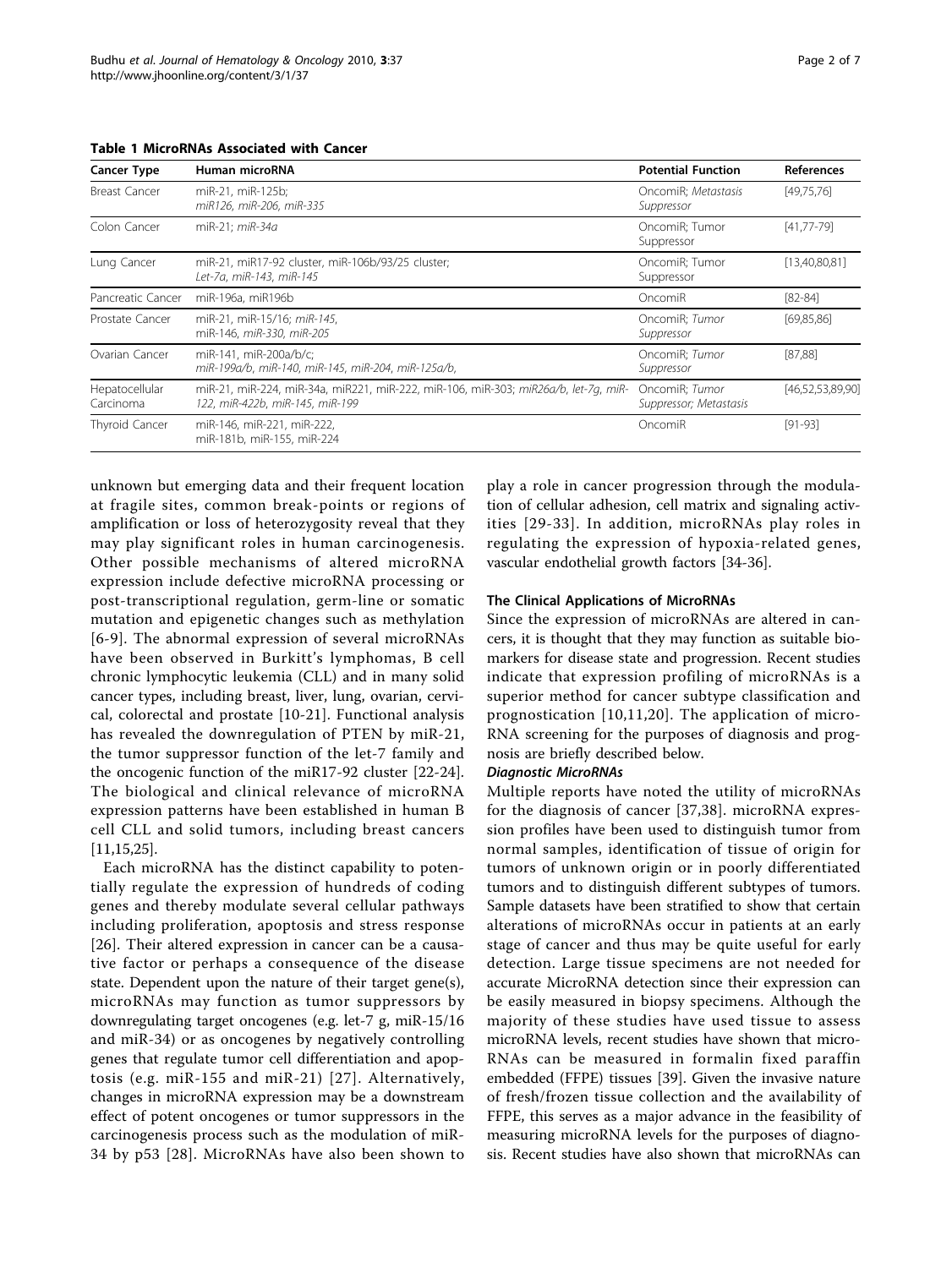be detected in serum. These studies offer the promise of utilizing microRNA screening via less invasive bloodbased mechanisms. In addition, mature microRNAs are relatively stable. These phenomena make microRNAs superior molecular markers and targets for interrogation and as such, microRNA expression profiling can be utilized as a tool for cancer diagnosis [\[10,40](#page-4-0)].

# Prognostic MicroRNAs

The potential clinical utility of microRNA extends beyond the realm of diagnosis to other important clinical measures such as prognosis and treatment response. A series of publications has shown that microRNAs are useful indicators of clinical outcome in a number of cancer types [\[10,40](#page-4-0)-[45](#page-4-0)]. In addition, microRNAs have been shown to play a predictive role in determining the tendency for recurrence and metastasis [\[46](#page-4-0)-[50](#page-5-0)]. These microRNA alterations have not only been found in tumor specimens, but have also been observed in surrounding non-cancerous tissue, indicating that microRNAs may also serve to detect alterations in the cancer microenvironment [[45](#page-4-0)[,51,52](#page-5-0)]. microRNAs have also been shown as useful indicators of which patient groups may respond better to a particular treatment regimen. An example of this was shown for liver cancer patients, whereby miR-26 expression could be used to stratify patients for IFN treatment [[53](#page-5-0)]. The full potential of micro-RNAs as prognostic factors awaits the results of larger prospective studies.

## The Therapeutic Application of MicroRNAs

As noted above, several microRNAs have been shown to be altered in disease states when compared to normal specimens. Whether this differential expression occurs as a consequence of the pathological state or whether the disease is a direct cause of this differential expression is currently unknown. Nonetheless, since microRNAs are deregulated in cancer, it is thought that normalization of their expression could be a potential method of intervention. In this vein, several therapeutic mechanisms have been put forth and are described below (Table 2).

## Strategies for microRNA reduction

The rules of Watson and Crick base-pairing guide the binding of microRNAs to their target sites. In order to circumvent this interaction, anti-microRNA oligonucleotides (AMOs) have been generated to directly compete with endogenous microRNAs [[54\]](#page-5-0). However, the ability of AMOs to specifically inactivate endogenous targets has been shown to be quite inefficient. Thus, several modifications of AMOs have been generated to improve their effectiveness and stability such as the addition of 2'-Omethyl and 2'-O-methoxyethyl groups to the 5' end of the molecule [[55\]](#page-5-0). Studies have shown that targeting of miR-21, a microRNA that is overexpressed in many cancer types, by such methods effectively reduced tumor size in a xenograft mouse model based on MCF-7 cells [\[56\]](#page-5-0). AMOs conjugated to cholesterol (antagomirs) have been also been generated and have been described to efficiently inhibit microRNA activity in-vivo [[57\]](#page-5-0). In addition, lockednucleic-acid antisense oligonucleotides (LNAs) have been designed to increase stability and have been shown to be highly aqueous and exhibit low toxicity in-vivo [[58](#page-5-0)]. In gliomas, this method has been effectively used to completely eradicate miR-21 [\[59](#page-5-0)]. Another method for reducing the interaction between microRNAs and their targets is the use of microRNA sponges. These sponges are synthetic mRNAs that contain multiple binding sites for an endogenous microRNA. Sponges designed with multimeric seed sequences have been shown to effectively repress microRNA families sharing the same seed sequence [[60](#page-5-0)]. Although microRNA sponges perform as well as chemically modified AMOs in-vitro, their efficacy in-vivo remains to be determined.

Although these oligonucleotide-based methods have been shown to work, they do elicit off-target side effects and unwanted toxicity. This is due to the capability of microRNAs to regulate hundreds of genes. A strategy called miR-masking is an alternative strategy designed to combat this effect. This method utilizes a sequence with perfect complementarity to the target gene such that duplexing will occur with higher affinity than that between the target gene and its endogenous microRNA. The caveat of this approach is that the choice of target gene must be specific in order to effectively reduce the interaction. This gene-specific, microRNA interfering strategy has been shown to reduce the activities of miR-1, miR-133 and miR-430 in several model systems [[61,62\]](#page-5-0). Another strategy to increase specificity of effects is the use of small

Table 2 Strategies to Employ MicroRNAs in the Clinic

| <b>Strategy</b>                       | Modulator           | <b>Delivery</b>                  | <b>Clinical Utility</b>   | References |
|---------------------------------------|---------------------|----------------------------------|---------------------------|------------|
| Inhibition of mature microRNA cluster | microRNA sponge     | Sponge plasmid vector            | Silence oncomiR cluster   | [60]       |
| Inhibition of mature microRNA         | $2'OMF-AMOS$        | RNA-Liposome Complex             | Silence OncomiR           | [94]       |
| Inhibition of mature microRNA         | 2'MOF AMOS          | Oligonucleotide-Liposome Complex | Silence OncomiR           | [95, 96]   |
| Inhibition of pri-microRNA            | <b>AMOs</b>         | Oligonucleotide-Liposome Complex | Silence miR cluster       | [97,98]    |
| Inhibition of mature microRNA         | LNA-antagomiR       | Unconjugated                     | Silence OncomiR           | [99]       |
| Silence selected target               | Synthetic microRNAs | Conjugation                      | Tumor Suppressor Function | [100, 101] |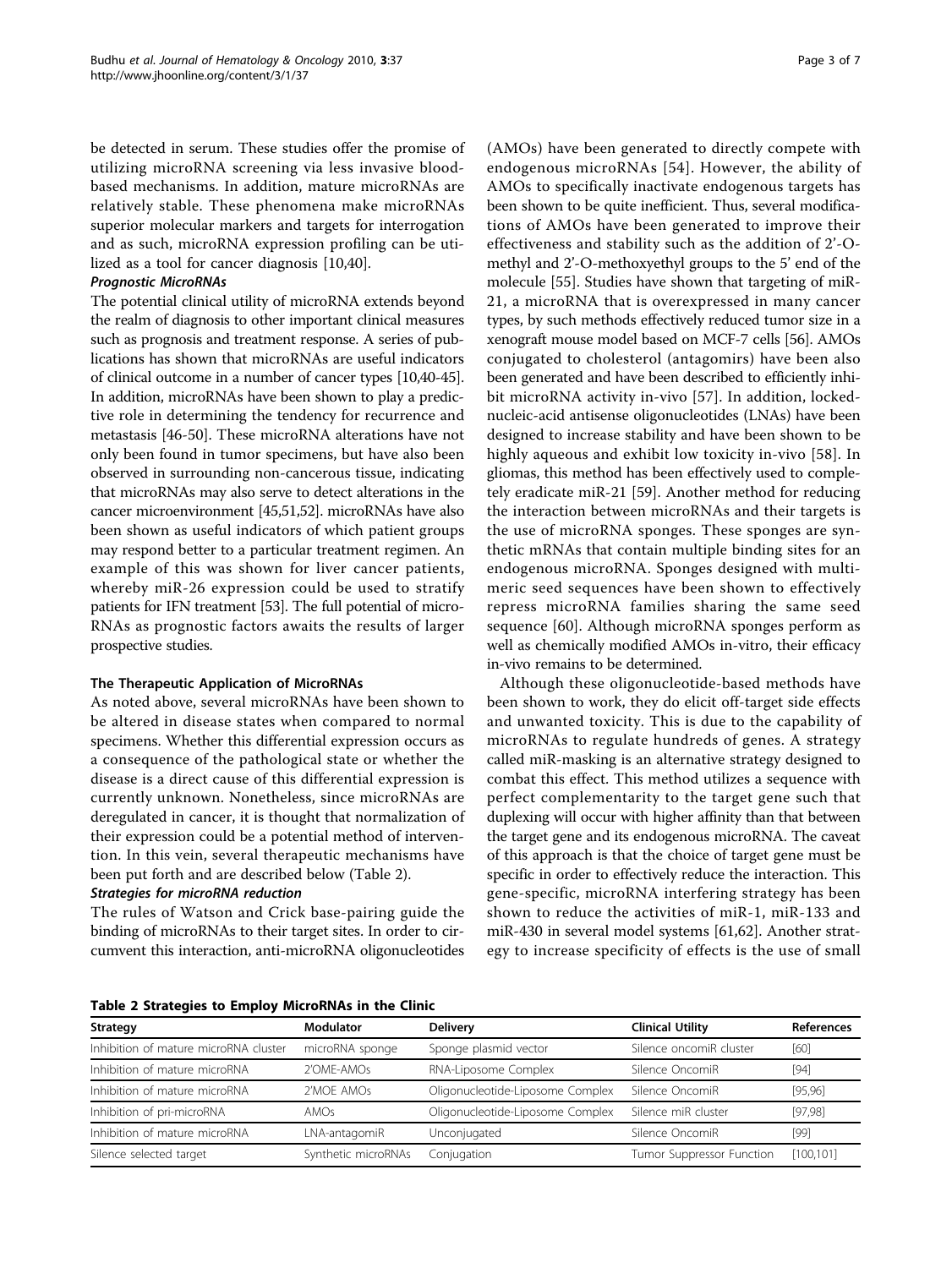<span id="page-3-0"></span>molecule inhibitors against specific microRNAs. Azobenzene, for example, has been identified as a specific and efficient inhibitor of miR-21 [[63\]](#page-5-0). Although the effectiveness of such inhibitors awaits exploration in-vivo, they are potentially promising tools for cancer therapy.

#### Strategies to overexpress microRNAs

Elevating the expression of microRNAs with tumor suppressive roles is a strategy to restore tumor inhibitory functions in the cell. This can be achieved through the use of viral or liposomal delivery mechanisms [[64](#page-5-0),[65](#page-5-0)]. Several microRNAs have been introduced to cells via this methodology, including miR-34, miR-15, miR-16 and let-7 [\[66](#page-5-0)-[69\]](#page-5-0). Systemic administration of miR-26, a tumor suppressive microRNA in HCC, using adenovirus-associated virus (AAV) in an animal model of HCC, results in inhibition of cell proliferation and tumor-specific apoptosis [\[70\]](#page-5-0). This approach reduces toxicity since AAV vectors do not integrate into the host genome and eventually are eliminated. Although viral vector-directed methods show high gene transfer efficiency, they lack tumor targeting and residual viral elements can elicit immunonogenic effects. This has led to the development of non-viral methods of gene transfer such as cationic liposome mediated systems. These lipoplexes are promising, but they lack tumor specificity and have relatively low transfection efficiency when compared to viral vectors.

MicroRNA mimics have also been used to increase microRNA expression. These small, chemically modified double-stranded RNA molecules mimic endogenous mature microRNA. These mimics are now commercially available and promising results have been reported with systemic delivery methods using lipid and polymerbased nanoparticles [[71-73\]](#page-5-0). Since these mimics do not have vector-based toxicity, they are promising tools for therapeutic treatment of tumors.

# Conclusions

As described above, there have been many new technological advances to utilize microRNAs as therapeutic tools. In order to fully achieve this however, conceptual and technical issues still need to be overcome. Since micro-RNAs can potentially inhibit many genes, a major hurdle to overcome is specificity. Partial complimentarity can lead to off-target gene silencing or up-regulation and thus undesired biological effects. Given the multi-gene targets of a single microRNA, the magnitude of an off-target association may be quite large. Thus, it remains important to comprehensively evaluate each specific microRNAmediated therapy. Conversely, it may be useful to target multiple members of a gene family with a single micro-RNA. Such strategies are currently underway to design small multiple target artificial (SMART) microRNAs to simultaneously target members of a single gene family, such as E2F [[74](#page-5-0)]. A more thorough understanding of microRNA biology and function will allow for more suitable strategies. Another issue that warrants future study is the efficiency of delivery of microRNA to specific sites. One needs to achieve a certain amplitude of target gene modulation and to maximize the number of cells that receive therapeutic microRNA at target sites. This effect also needs to be long-lasting with minimal toxicity to the recipient. Further advances in the area of drug delivery will no doubt improve upon the current tools of the trade.

Once a provocative finding in a worm-based model, microRNAs have now become a grand player in the field of biological science and clinical therapy. Research within the last few decades has significantly added to our knowledge of the biogenesis and function of micro-RNAs. These studies have shown that microRNAs play a large and key role in many aspects of cancer biology and that alteration of their expression can have profound effects on cancer phenotypes. The translation of these findings to in-vivo models and clinical studies will unquestionably lead to greater insight into their utility in clinical settings. The notion of microRNAs as therapeutic agents is in the first phases and is at the cusp of providing major advances in research and to enhancing the tools available to alleviate cancer.

#### Acknowledgements

This work was supported in part by the Intramural Research Program of the Center for Cancer Research, the US National Cancer Institute.

#### Authors' contributions

A.B. wrote the review; J.J. and X.W.W. provided constructive review of manuscript. All authors have read and approved the final manuscript.

#### Competing interests

The authors declare that they have no competing interests.

#### Received: 15 September 2010 Accepted: 6 October 2010 Published: 6 October 2010

#### References

- 1. Bartel DP: [MicroRNAs: genomics, biogenesis, mechanism, and function.](http://www.ncbi.nlm.nih.gov/pubmed/14744438?dopt=Abstract) Cell 2004, 116:281-297.
- 2. Liu CG, Calin GA, Meloon B, Gamliel N, Sevignani C, Ferracin M, Dumitru CD, Shimizu M, Zupo S, Dono M, et al: [An oligonucleotide](http://www.ncbi.nlm.nih.gov/pubmed/15210942?dopt=Abstract) [microchip for genome-wide microRNA profiling in human and mouse](http://www.ncbi.nlm.nih.gov/pubmed/15210942?dopt=Abstract) [tissues.](http://www.ncbi.nlm.nih.gov/pubmed/15210942?dopt=Abstract) Proc Natl Acad Sci USA 2004, 101:9740-9744.
- 3. Schmittgen TD, Lee EJ, Jiang J, Sarkar A, Yang L, Elton TS, Chen C: [Real](http://www.ncbi.nlm.nih.gov/pubmed/18158130?dopt=Abstract)[time PCR quantification of precursor and mature microRNA.](http://www.ncbi.nlm.nih.gov/pubmed/18158130?dopt=Abstract) Methods 2008, 44:31-38.
- 4. Schmittgen TD, Jiang J, Liu Q, Yang L: [A high-throughput method to](http://www.ncbi.nlm.nih.gov/pubmed/14985473?dopt=Abstract) [monitor the expression of microRNA precursors.](http://www.ncbi.nlm.nih.gov/pubmed/14985473?dopt=Abstract) Nucleic Acids Res 2004, 32:e43.
- 5. Chen X, Ba Y, Ma L, Cai X, Yin Y, Wang K, Guo J, Zhang Y, Chen J, Guo X, et al: [Characterization of microRNAs in serum: a novel class of](http://www.ncbi.nlm.nih.gov/pubmed/18766170?dopt=Abstract) [biomarkers for diagnosis of cancer and other diseases.](http://www.ncbi.nlm.nih.gov/pubmed/18766170?dopt=Abstract) Cell Res 2008, 18:997-1006.
- 6. Deng S, Calin GA, Croce CM, Coukos G, Zhang L: [Mechanisms of](http://www.ncbi.nlm.nih.gov/pubmed/18719391?dopt=Abstract) [microRNA deregulation in human cancer.](http://www.ncbi.nlm.nih.gov/pubmed/18719391?dopt=Abstract) Cell Cycle 2008, 7:2643-2646.
- 7. Conrad R, Barrier M, Ford LP: [Role of microRNA and microRNA processing](http://www.ncbi.nlm.nih.gov/pubmed/16847880?dopt=Abstract) [factors in development and disease.](http://www.ncbi.nlm.nih.gov/pubmed/16847880?dopt=Abstract) Birth Defects Res C Embryo Today 2006, 78:107-117.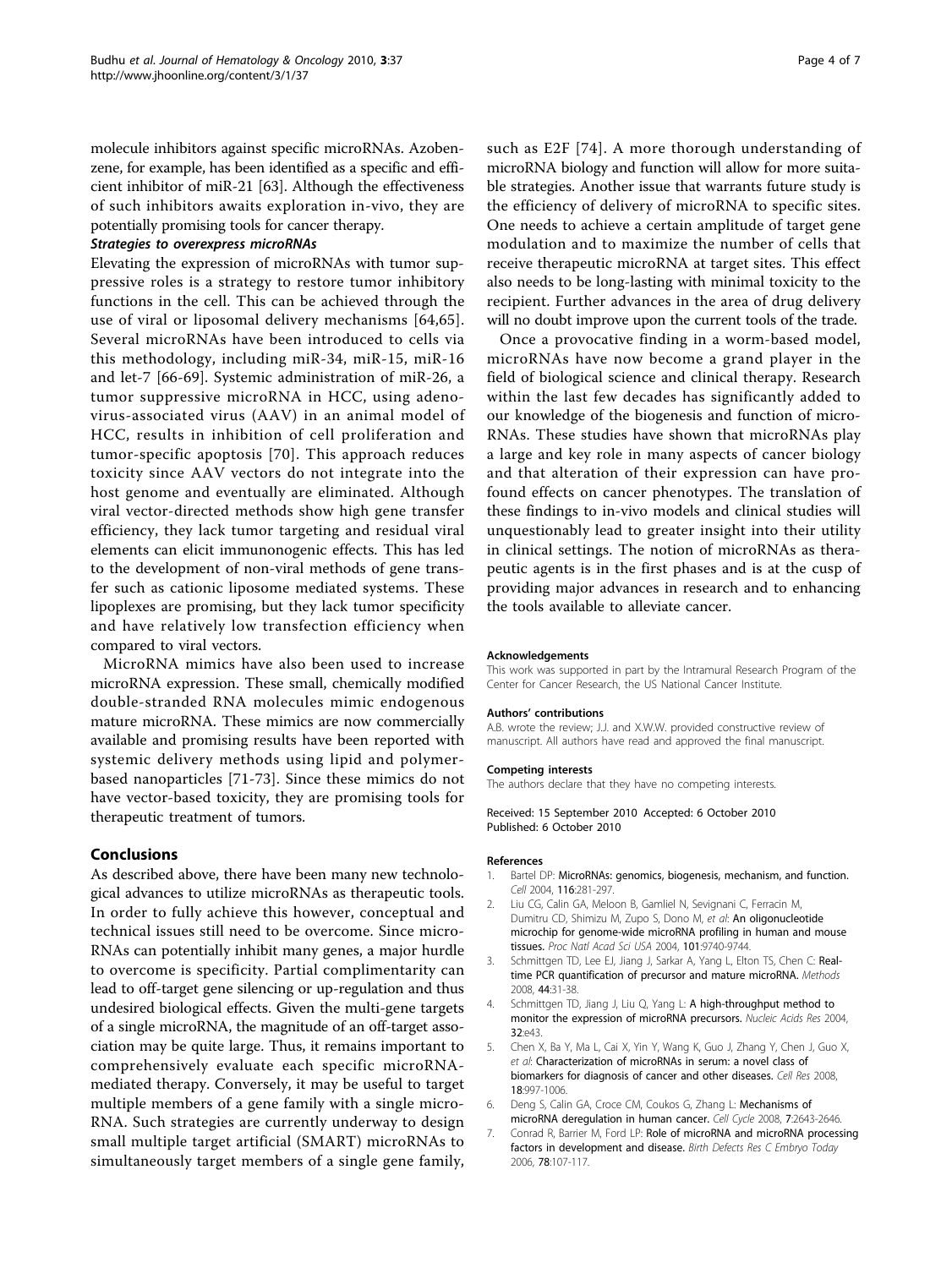- <span id="page-4-0"></span>8. Schmittgen TD: [Regulation of microRNA processing in development,](http://www.ncbi.nlm.nih.gov/pubmed/18752632?dopt=Abstract) [differentiation and cancer.](http://www.ncbi.nlm.nih.gov/pubmed/18752632?dopt=Abstract) J Cell Mol Med 2008, 12:1811-1819.
- Thomson JM, Newman M, Parker JS, Morin-Kensicki EM, Wright T, Hammond SM: [Extensive post-transcriptional regulation of microRNAs](http://www.ncbi.nlm.nih.gov/pubmed/16882971?dopt=Abstract) [and its implications for cancer.](http://www.ncbi.nlm.nih.gov/pubmed/16882971?dopt=Abstract) Genes Dev 2006, 20:2202-2207.
- 10. Calin GA, Ferracin M, Cimmino A, Di Leva G, Shimizu M, Wojcik SE, Iorio MV, Visone R, Sever NI, Fabbri M, et al: [A MicroRNA signature associated with](http://www.ncbi.nlm.nih.gov/pubmed/16251535?dopt=Abstract) [prognosis and progression in chronic lymphocytic leukemia.](http://www.ncbi.nlm.nih.gov/pubmed/16251535?dopt=Abstract) N Engl J Med 2005, 353:1793-1801.
- 11. Calin GA, Liu CG, Sevignani C, Ferracin M, Felli N, Dumitru CD, Shimizu M, Cimmino A, Zupo S, Dono M, et al: [MicroRNA profiling reveals distinct](http://www.ncbi.nlm.nih.gov/pubmed/15284443?dopt=Abstract) [signatures in B cell chronic lymphocytic leukemias.](http://www.ncbi.nlm.nih.gov/pubmed/15284443?dopt=Abstract) Proc Natl Acad Sci USA 2004, 101:11755-11760.
- 12. Metzler M, Wilda M, Busch K, Viehmann S, Borkhardt A: [High expression of](http://www.ncbi.nlm.nih.gov/pubmed/14695998?dopt=Abstract) [precursor microRNA-155/BIC RNA in children with Burkitt lymphoma.](http://www.ncbi.nlm.nih.gov/pubmed/14695998?dopt=Abstract) Genes Chromosomes Cancer 2004, 39:167-169.
- 13. Takamizawa J, Konishi H, Yanagisawa K, Tomida S, Osada H, Endoh H, Harano T, Yatabe Y, Nagino M, Nimura Y, et al: [Reduced expression of the](http://www.ncbi.nlm.nih.gov/pubmed/15172979?dopt=Abstract) [let-7 microRNAs in human lung cancers in association with shortened](http://www.ncbi.nlm.nih.gov/pubmed/15172979?dopt=Abstract) [postoperative survival.](http://www.ncbi.nlm.nih.gov/pubmed/15172979?dopt=Abstract) Cancer Res 2004, 64:3753-3756.
- 14. Michael MZ, O'Connor SM, Holst Pellekaan NG, Young GP, James RJ: [Reduced accumulation of specific microRNAs in colorectal neoplasia.](http://www.ncbi.nlm.nih.gov/pubmed/14573789?dopt=Abstract) Mol Cancer Res 2003, 1:882-891.
- 15. Iorio MV, Ferracin M, Liu CG, Veronese A, Spizzo R, Sabbioni S, Magri E, Pedriali M, Fabbri M, Campiglio M, et al: [MicroRNA gene expression](http://www.ncbi.nlm.nih.gov/pubmed/16103053?dopt=Abstract) [deregulation in human breast cancer.](http://www.ncbi.nlm.nih.gov/pubmed/16103053?dopt=Abstract) Cancer Res 2005, 65:7065-7070.
- 16. Calin GA, Dumitru CD, Shimizu M, Bichi R, Zupo S, Noch E, Aldler H, Rattan S, Keating M, Rai K, et al: [Frequent deletions and down-regulation](http://www.ncbi.nlm.nih.gov/pubmed/12434020?dopt=Abstract) [of micro-RNA genes miR15 and miR16 at 13q14 in chronic lymphocytic](http://www.ncbi.nlm.nih.gov/pubmed/12434020?dopt=Abstract) [leukemia.](http://www.ncbi.nlm.nih.gov/pubmed/12434020?dopt=Abstract) Proc Natl Acad Sci USA 2002, 99:15524-15529.
- 17. Sonoki T, Iwanaga E, Mitsuya H, Asou N: [Insertion of microRNA-125b-1, a](http://www.ncbi.nlm.nih.gov/pubmed/16151463?dopt=Abstract) [human homologue of lin-4, into a rearranged immunoglobulin heavy](http://www.ncbi.nlm.nih.gov/pubmed/16151463?dopt=Abstract) [chain gene locus in a patient with precursor B-cell acute lymphoblastic](http://www.ncbi.nlm.nih.gov/pubmed/16151463?dopt=Abstract) [leukemia.](http://www.ncbi.nlm.nih.gov/pubmed/16151463?dopt=Abstract) Leukemia 2005, 19:2009-2010.
- 18. Cimmino A, Calin GA, Fabbri M, Iorio MV, Ferracin M, Shimizu M, Wojcik SE, Aqeilan RI, Zupo S, Dono M, et al: [miR-15 and miR-16 induce apoptosis](http://www.ncbi.nlm.nih.gov/pubmed/16166262?dopt=Abstract) [by targeting BCL2.](http://www.ncbi.nlm.nih.gov/pubmed/16166262?dopt=Abstract) Proc Natl Acad Sci USA 2005, 102:13944-13949.
- 19. Chan JA, Krichevsky AM, Kosik KS: [MicroRNA-21 is an antiapoptotic factor](http://www.ncbi.nlm.nih.gov/pubmed/16024602?dopt=Abstract) [in human glioblastoma cells.](http://www.ncbi.nlm.nih.gov/pubmed/16024602?dopt=Abstract) Cancer Res 2005, 65:6029-6033.
- 20. Lu J, Getz G, Miska EA, Alvarez-Saavedra E, Lamb J, Peck D, Sweet-Cordero A, Ebert BL, Mak RH, Ferrando AA, et al: [MicroRNA expression](http://www.ncbi.nlm.nih.gov/pubmed/15944708?dopt=Abstract) [profiles classify human cancers.](http://www.ncbi.nlm.nih.gov/pubmed/15944708?dopt=Abstract) Nature 2005, 435:834-838.
- 21. Volinia S, Calin GA, Liu CG, Ambs S, Cimmino A, Petrocca F, Visone R, Iorio M, Roldo C, Ferracin M, et al: [A microRNA expression signature of](http://www.ncbi.nlm.nih.gov/pubmed/16461460?dopt=Abstract) [human solid tumors defines cancer gene targets.](http://www.ncbi.nlm.nih.gov/pubmed/16461460?dopt=Abstract) Proc Natl Acad Sci USA 2006, 103:2257-2261.
- 22. Johnson SM, Grosshans H, Shingara J, Byrom M, Jarvis R, Cheng A, Labourier E, Reinert KL, Brown D, Slack FJ: [RAS is regulated by the let-7](http://www.ncbi.nlm.nih.gov/pubmed/15766527?dopt=Abstract) [microRNA family.](http://www.ncbi.nlm.nih.gov/pubmed/15766527?dopt=Abstract) Cell 2005, 120:635-647.
- 23. Hayashita Y, Osada H, Tatematsu Y, Yamada H, Yanagisawa K, Tomida S, Yatabe Y, Kawahara K, Sekido Y, Takahashi T: [A polycistronic microRNA](http://www.ncbi.nlm.nih.gov/pubmed/16266980?dopt=Abstract) [cluster, miR-17-92, is overexpressed in human lung cancers and](http://www.ncbi.nlm.nih.gov/pubmed/16266980?dopt=Abstract) [enhances cell proliferation.](http://www.ncbi.nlm.nih.gov/pubmed/16266980?dopt=Abstract) Cancer Res 2005, 65:9628-9632.
- 24. Meng F, Henson R, Lang M, Wehbe H, Maheshwari S, Mendell JT, Jiang J, Schmittgen TD, Patel T: [Involvement of human micro-RNA in growth and](http://www.ncbi.nlm.nih.gov/pubmed/16762633?dopt=Abstract) [response to chemotherapy in human cholangiocarcinoma cell lines.](http://www.ncbi.nlm.nih.gov/pubmed/16762633?dopt=Abstract) Gastroenterology 2006, 130:2113-2129.
- 25. Volinia S, Calin GA, Liu CG, Ambs S, Cimmino A, Petrocca F, Visone R, Iorio M, Roldo C, Ferracin M, et al: [A microRNA expression signature of](http://www.ncbi.nlm.nih.gov/pubmed/16461460?dopt=Abstract) [human solid tumors defines cancer gene targets.](http://www.ncbi.nlm.nih.gov/pubmed/16461460?dopt=Abstract) Proc Natl Acad Sci USA 2006, 103:2257-2261.
- 26. Ambros V: [MicroRNA pathways in flies and worms: growth, death, fat,](http://www.ncbi.nlm.nih.gov/pubmed/12809598?dopt=Abstract) [stress, and timing.](http://www.ncbi.nlm.nih.gov/pubmed/12809598?dopt=Abstract) Cell 2003, 113:673-676.
- 27. Tong AW, Nemunaitis J: [Modulation of microRNA activity in human](http://www.ncbi.nlm.nih.gov/pubmed/18369380?dopt=Abstract) [cancer: a new paradigm for cancer gene therapy?](http://www.ncbi.nlm.nih.gov/pubmed/18369380?dopt=Abstract) Cancer Gene Ther 2008, 15:341-355.
- 28. Chang TC, Wentzel EA, Kent OA, Ramachandran K, Mullendore M, Lee KH, Feldmann G, Yamakuchi M, Ferlito M, Lowenstein CJ, et al: [Transactivation](http://www.ncbi.nlm.nih.gov/pubmed/17540599?dopt=Abstract) [of miR-34a by p53 broadly influences gene expression and promotes](http://www.ncbi.nlm.nih.gov/pubmed/17540599?dopt=Abstract) [apoptosis.](http://www.ncbi.nlm.nih.gov/pubmed/17540599?dopt=Abstract) Mol Cell 2007, 26:745-752.
- 29. Chiyomaru T, Enokida H, Tatarano S, Kawahara K, Uchida Y, Nishiyama K, Fujimura L, Kikkawa N, Seki N, Nakagawa M: [miR-145 and miR-133a](http://www.ncbi.nlm.nih.gov/pubmed/20160723?dopt=Abstract) [function as tumour suppressors and directly regulate FSCN1 expression](http://www.ncbi.nlm.nih.gov/pubmed/20160723?dopt=Abstract) [in bladder cancer.](http://www.ncbi.nlm.nih.gov/pubmed/20160723?dopt=Abstract) Br J Cancer 2010, 102:883-891.
- 30. Lee Y, Yang X, Huang Y, Fan H, Zhang Q, Wu Y, Li J, Hasina R, Cheng C, Lingen MW, et al: [Network modeling identifies molecular functions](http://www.ncbi.nlm.nih.gov/pubmed/20369013?dopt=Abstract) [targeted by miR-204 to suppress head and neck tumor metastasis.](http://www.ncbi.nlm.nih.gov/pubmed/20369013?dopt=Abstract) PLoS Comput Biol 2010, 6:e1000730.
- 31. Gramantieri L, Ferracin M, Fornari F, Veronese A, Sabbioni S, Liu CG, Calin GA, Giovannini C, Ferrazzi E, Grazi GL, et al: [Cyclin G1 is a target of](http://www.ncbi.nlm.nih.gov/pubmed/17616664?dopt=Abstract) [miR-122a, a microRNA frequently down-regulated in human](http://www.ncbi.nlm.nih.gov/pubmed/17616664?dopt=Abstract) [hepatocellular carcinoma.](http://www.ncbi.nlm.nih.gov/pubmed/17616664?dopt=Abstract) Cancer Res 2007, 67:6092-6099.
- 32. Gramantieri L, Fornari F, Ferracin M, Veronese A, Sabbioni S, Calin GA, Grazi GL, Croce CM, Bolondi L, Negrini M: [MicroRNA-221 targets Bmf in](http://www.ncbi.nlm.nih.gov/pubmed/19671867?dopt=Abstract) [hepatocellular carcinoma and correlates with tumor multifocality.](http://www.ncbi.nlm.nih.gov/pubmed/19671867?dopt=Abstract) Clin Cancer Res 2009, 15:5073-5081.
- 33. Song B, Wang C, Liu J, Wang X, Lv L, Wei L, Xie L, Zheng Y, Song X: [MicroRNA-21 regulates breast cancer invasion partly by targeting tissue](http://www.ncbi.nlm.nih.gov/pubmed/20346171?dopt=Abstract) [inhibitor of metalloproteinase 3 expression.](http://www.ncbi.nlm.nih.gov/pubmed/20346171?dopt=Abstract) J Exp Clin Cancer Res 2010, 29:29.
- 34. Favaro E, Ramachandran A, McCormick R, Gee H, Blancher C, Crosby M, Devlin C, Blick C, Buffa F, Li JL, et al: [MicroRNA-210 regulates](http://www.ncbi.nlm.nih.gov/pubmed/20436681?dopt=Abstract) [mitochondrial free radical response to hypoxia and krebs cycle in cancer](http://www.ncbi.nlm.nih.gov/pubmed/20436681?dopt=Abstract) [cells by targeting iron sulfur cluster protein ISCU.](http://www.ncbi.nlm.nih.gov/pubmed/20436681?dopt=Abstract) PLoS ONE 2010, 5: e10345.
- 35. McCormick R, Buffa FM, Ragoussis J, Harris AL: [The Role of Hypoxia](http://www.ncbi.nlm.nih.gov/pubmed/20549470?dopt=Abstract) [Regulated microRNAs in Cancer.](http://www.ncbi.nlm.nih.gov/pubmed/20549470?dopt=Abstract) Curr Top Microbiol Immunol 2010.
- 36. Cascio S, D'Andrea A, Ferla R, Surmacz E, Gulotta E, Amodeo V, Bazan V, Gebbia N, Russo A: [miR-20b modulates VEGF expression by targeting](http://www.ncbi.nlm.nih.gov/pubmed/20232316?dopt=Abstract) [HIF-1 alpha and STAT3 in MCF-7 breast cancer cells.](http://www.ncbi.nlm.nih.gov/pubmed/20232316?dopt=Abstract) J Cell Physiol 2010, 224:242-249.
- 37. Calin GA, Croce CM: [MicroRNA signatures in human cancers.](http://www.ncbi.nlm.nih.gov/pubmed/17060945?dopt=Abstract) Nat Rev Cancer 2006, 6:857-866.
- 38. Blenkiron C, Miska EA: [microRNAs in cancer: approaches, aetiology,](http://www.ncbi.nlm.nih.gov/pubmed/17613543?dopt=Abstract) [diagnostics and therapy.](http://www.ncbi.nlm.nih.gov/pubmed/17613543?dopt=Abstract) Hum Mol Genet 2007, 16(Spec No 1):R106-R113.
- 39. Hoshida Y, Villanueva A, Kobayashi M, Peix J, Chiang DY, Camargo A, Gupta S, Moore J, Wrobel MJ, Lerner J, et al: [Gene Expression in Fixed](http://www.ncbi.nlm.nih.gov/pubmed/18923165?dopt=Abstract) [Tissues and Outcome in Hepatocellular Carcinoma.](http://www.ncbi.nlm.nih.gov/pubmed/18923165?dopt=Abstract) N Engl J Med 2008.
- 40. Yanaihara N, Caplen N, Bowman E, Seike M, Kumamoto K, Yi M, Stephens RM, Okamoto A, Yokota J, Tanaka T, et al: [Unique microRNA](http://www.ncbi.nlm.nih.gov/pubmed/16530703?dopt=Abstract) [molecular profiles in lung cancer diagnosis and prognosis.](http://www.ncbi.nlm.nih.gov/pubmed/16530703?dopt=Abstract) Cancer Cell 2006, 9:189-198.
- 41. Schetter AJ, Leung SY, Sohn JJ, Zanetti KA, Bowman ED, Yanaihara N, Yuen ST, Chan TL, Kwong DL, Au GK, et al: [MicroRNA expression profiles](http://www.ncbi.nlm.nih.gov/pubmed/18230780?dopt=Abstract) [associated with prognosis and therapeutic outcome in colon](http://www.ncbi.nlm.nih.gov/pubmed/18230780?dopt=Abstract) [adenocarcinoma.](http://www.ncbi.nlm.nih.gov/pubmed/18230780?dopt=Abstract) JAMA 2008, 299:425-436.
- 42. Garzon R, Volinia S, Liu CG, Fernandez-Cymering C, Palumbo T, Pichiorri F, Fabbri M, Coombes K, Alder H, Nakamura T, et al: [MicroRNA signatures](http://www.ncbi.nlm.nih.gov/pubmed/18187662?dopt=Abstract) [associated with cytogenetics and prognosis in acute myeloid leukemia.](http://www.ncbi.nlm.nih.gov/pubmed/18187662?dopt=Abstract) Blood 2008, 111:3183-3189.
- 43. Ji J, Wang XW: New kids on the block: Diagnostic and prognostic microRNAs in hepatocellular carcinoma. Cancer Biol Ther 2009, 8.
- 44. Jiang J, Gusev Y, Aderca I, Mettler TA, Nagorney DM, Brackett DJ, Roberts LR, Schmittgen TD: [Association of MicroRNA expression in](http://www.ncbi.nlm.nih.gov/pubmed/18223217?dopt=Abstract) [hepatocellular carcinomas with hepatitis infection, cirrhosis, and patient](http://www.ncbi.nlm.nih.gov/pubmed/18223217?dopt=Abstract) [survival.](http://www.ncbi.nlm.nih.gov/pubmed/18223217?dopt=Abstract) Clin Cancer Res 2008, 14:419-427.
- 45. Chung GE, Yoon JH, Myung SJ, Lee JH, Lee SH, Lee SM, Kim SJ, Hwang SY, Lee HS, Kim CY: [High expression of microRNA-15b predicts a low risk of](http://www.ncbi.nlm.nih.gov/pubmed/19956871?dopt=Abstract) [tumor recurrence following curative resection of hepatocellular](http://www.ncbi.nlm.nih.gov/pubmed/19956871?dopt=Abstract) [carcinoma.](http://www.ncbi.nlm.nih.gov/pubmed/19956871?dopt=Abstract) Oncol Rep 2010, 23:113-119.
- 46. Budhu A, Jia HL, Forgues M, Liu CG, Goldstein D, Lam A, Zanetti KA, Ye QH, Qin LX, Croce CM, et al: [Identification of metastasis-related microRNAs in](http://www.ncbi.nlm.nih.gov/pubmed/18176954?dopt=Abstract) [hepatocellular carcinoma.](http://www.ncbi.nlm.nih.gov/pubmed/18176954?dopt=Abstract) Hepatology 2008, 47:897-907.
- 47. Coulouarn C, Factor VM, Andersen JB, Durkin ME, Thorgeirsson SS: [Loss of](http://www.ncbi.nlm.nih.gov/pubmed/19617899?dopt=Abstract) [miR-122 expression in liver cancer correlates with suppression of the](http://www.ncbi.nlm.nih.gov/pubmed/19617899?dopt=Abstract) [hepatic phenotype and gain of metastatic properties.](http://www.ncbi.nlm.nih.gov/pubmed/19617899?dopt=Abstract) Oncogene 2009, 28:3526-3536.
- Huang Q, Gumireddy K, Schrier M, le Sage C, Nagel R, Nair S, Egan DA, Li A, Huang G, Klein-Szanto AJ, et al: [The microRNAs miR-373 and miR-520c](http://www.ncbi.nlm.nih.gov/pubmed/18193036?dopt=Abstract) [promote tumour invasion and metastasis.](http://www.ncbi.nlm.nih.gov/pubmed/18193036?dopt=Abstract) Nat Cell Biol 2008, 10:202-210.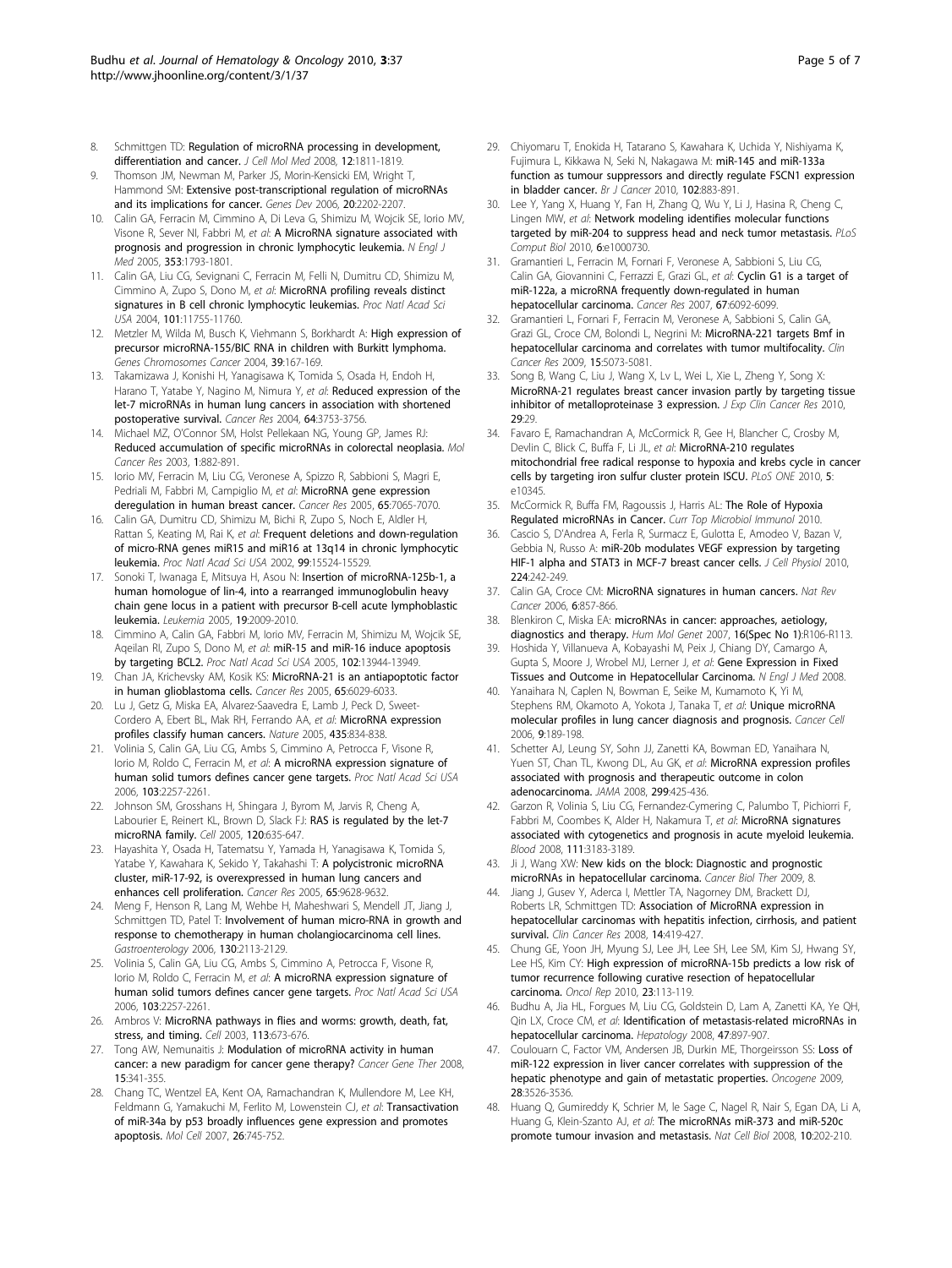- <span id="page-5-0"></span>49. Negrini M, Calin GA: [Breast cancer metastasis: a microRNA story.](http://www.ncbi.nlm.nih.gov/pubmed/18373886?dopt=Abstract) Breast Cancer Res 2008, 10:203.
- 50. Tavazoie SF, Alarcon C, Oskarsson T, Padua D, Wang Q, Bos PD, Gerald WL, Massague J: [Endogenous human microRNAs that suppress breast cancer](http://www.ncbi.nlm.nih.gov/pubmed/18185580?dopt=Abstract) [metastasis.](http://www.ncbi.nlm.nih.gov/pubmed/18185580?dopt=Abstract) Nature 2008, 451:147-152.
- 51. Huang YS, Dai Y, Yu XF, Bao SY, Yin YB, Tang M, Hu CX: [Microarray analysis](http://www.ncbi.nlm.nih.gov/pubmed/18171346?dopt=Abstract) [of microRNA expression in hepatocellular carcinoma and non-tumorous](http://www.ncbi.nlm.nih.gov/pubmed/18171346?dopt=Abstract) [tissues without viral hepatitis.](http://www.ncbi.nlm.nih.gov/pubmed/18171346?dopt=Abstract) J Gastroenterol Hepatol 2008, 23:87-94.
- 52. Murakami Y, Yasuda T, Saigo K, Urashima T, Toyoda H, Okanoue T, Shimotohno K: [Comprehensive analysis of microRNA expression patterns](http://www.ncbi.nlm.nih.gov/pubmed/16331254?dopt=Abstract) [in hepatocellular carcinoma and non-tumorous tissues.](http://www.ncbi.nlm.nih.gov/pubmed/16331254?dopt=Abstract) Oncogene 2006, 25:2537-2545.
- 53. Ji J, Shi J, Budhu A, Yu Z, Forgues M, Roessler S, Ambs S, Chen Y, Meltzer PS, Croce CM, et al: [MicroRNA expression, survival, and response](http://www.ncbi.nlm.nih.gov/pubmed/19812400?dopt=Abstract) [to interferon in liver cancer.](http://www.ncbi.nlm.nih.gov/pubmed/19812400?dopt=Abstract) N Engl J Med 2009, 361:1437-1447
- 54. Weiler J, Hunziker J, Hall J: [Anti-microRNA oligonucleotides \(AMOs\):](http://www.ncbi.nlm.nih.gov/pubmed/16195701?dopt=Abstract) [ammunition to target microRNAs implicated in human disease?](http://www.ncbi.nlm.nih.gov/pubmed/16195701?dopt=Abstract) Gene Ther 2006, 13:496-502.
- 55. Baker BF, Lot SS, Condon TP, Cheng-Flournoy S, Lesnik EA, Sasmor HM, Bennett CF: 2'[-O-\(2-Methoxy\)ethyl-modified anti-intercellular adhesion](http://www.ncbi.nlm.nih.gov/pubmed/9115264?dopt=Abstract) [molecule 1 \(ICAM-1\) oligonucleotides selectively increase the ICAM-1](http://www.ncbi.nlm.nih.gov/pubmed/9115264?dopt=Abstract) [mRNA level and inhibit formation of the ICAM-1 translation initiation](http://www.ncbi.nlm.nih.gov/pubmed/9115264?dopt=Abstract) [complex in human umbilical vein endothelial cells.](http://www.ncbi.nlm.nih.gov/pubmed/9115264?dopt=Abstract) J Biol Chem 1997, 272:11994-12000.
- 56. Si ML, Zhu S, Wu H, Lu Z, Wu F, Mo YY: [miR-21-mediated tumor growth.](http://www.ncbi.nlm.nih.gov/pubmed/17072344?dopt=Abstract) Oncogene 2007, 26:2799-2803.
- 57. Esau C, Davis S, Murray SF, Yu XX, Pandey SK, Pear M, Watts L, Booten SL, Graham M, McKay R, et al: [miR-122 regulation of lipid metabolism](http://www.ncbi.nlm.nih.gov/pubmed/16459310?dopt=Abstract) [revealed by in vivo antisense targeting.](http://www.ncbi.nlm.nih.gov/pubmed/16459310?dopt=Abstract) Cell Metab 2006, 3:87-98.
- 58. Stenvang J, Silahtaroglu AN, Lindow M, Elmen J, Kauppinen S: [The utility of](http://www.ncbi.nlm.nih.gov/pubmed/18295505?dopt=Abstract) [LNA in microRNA-based cancer diagnostics and therapeutics.](http://www.ncbi.nlm.nih.gov/pubmed/18295505?dopt=Abstract) Semin Cancer Biol 2008, 18:89-102.
- 59. Corsten MF, Miranda R, Kasmieh R, Krichevsky AM, Weissleder R, Shah K: [MicroRNA-21 knockdown disrupts glioma growth in vivo and displays](http://www.ncbi.nlm.nih.gov/pubmed/17908999?dopt=Abstract) [synergistic cytotoxicity with neural precursor cell delivered S-TRAIL in](http://www.ncbi.nlm.nih.gov/pubmed/17908999?dopt=Abstract) [human gliomas.](http://www.ncbi.nlm.nih.gov/pubmed/17908999?dopt=Abstract) Cancer Res 2007, 67:8994-9000.
- 60. Ebert MS, Neilson JR, Sharp PA: [MicroRNA sponges: competitive inhibitors](http://www.ncbi.nlm.nih.gov/pubmed/17694064?dopt=Abstract) [of small RNAs in mammalian cells.](http://www.ncbi.nlm.nih.gov/pubmed/17694064?dopt=Abstract) Nat Methods 2007, 4:721-726.
- 61. Xiao J, Yang B, Lin H, Lu Y, Luo X, Wang Z: [Novel approaches for gene](http://www.ncbi.nlm.nih.gov/pubmed/17516552?dopt=Abstract)[specific interference via manipulating actions of microRNAs:](http://www.ncbi.nlm.nih.gov/pubmed/17516552?dopt=Abstract) [examination on the pacemaker channel genes HCN2 and HCN4.](http://www.ncbi.nlm.nih.gov/pubmed/17516552?dopt=Abstract) J Cell Physiol 2007, 212:285-292.
- 62. Choi WY, Giraldez AJ, Schier AF: [Target protectors reveal dampening and](http://www.ncbi.nlm.nih.gov/pubmed/17761850?dopt=Abstract) [balancing of Nodal agonist and antagonist by miR-430.](http://www.ncbi.nlm.nih.gov/pubmed/17761850?dopt=Abstract) Science 2007, 318:271-274.
- 63. Gumireddy K, Young DD, Xiong X, Hogenesch JB, Huang Q, Deiters A: [Small-molecule inhibitors of microrna miR-21 function.](http://www.ncbi.nlm.nih.gov/pubmed/18712719?dopt=Abstract) Angew Chem Int Ed Engl 2008, 47:7482-7484.
- 64. Chung KH, Hart CC, Al-Bassam S, Avery A, Taylor J, Patel PD, Vojtek AB, Turner DL: [Polycistronic RNA polymerase II expression vectors for RNA](http://www.ncbi.nlm.nih.gov/pubmed/16614444?dopt=Abstract) [interference based on BIC/miR-155.](http://www.ncbi.nlm.nih.gov/pubmed/16614444?dopt=Abstract) Nucleic Acids Res 2006, 34:e53.
- 65. Stegmeier F, Hu G, Rickles RJ, Hannon GJ, Elledge SJ: [A lentiviral](http://www.ncbi.nlm.nih.gov/pubmed/16141338?dopt=Abstract) [microRNA-based system for single-copy polymerase II-regulated RNA](http://www.ncbi.nlm.nih.gov/pubmed/16141338?dopt=Abstract) [interference in mammalian cells.](http://www.ncbi.nlm.nih.gov/pubmed/16141338?dopt=Abstract) Proc Natl Acad Sci USA 2005, 102:13212-13217.
- 66. Ji Q, Hao X, Meng Y, Zhang M, Desano J, Fan D, Xu L: [Restoration of](http://www.ncbi.nlm.nih.gov/pubmed/18803879?dopt=Abstract) [tumor suppressor miR-34 inhibits human p53-mutant gastric cancer](http://www.ncbi.nlm.nih.gov/pubmed/18803879?dopt=Abstract) [tumorspheres.](http://www.ncbi.nlm.nih.gov/pubmed/18803879?dopt=Abstract) BMC Cancer 2008, 8:266.
- 67. Yu F, Yao H, Zhu P, Zhang X, Pan Q, Gong C, Huang Y, Hu X, Su F, Lieberman J, et al: [let-7 regulates self renewal and tumorigenicity of](http://www.ncbi.nlm.nih.gov/pubmed/18083101?dopt=Abstract) [breast cancer cells.](http://www.ncbi.nlm.nih.gov/pubmed/18083101?dopt=Abstract) Cell 2007, 131:1109-1123.
- 68. Cimmino A, Calin GA, Fabbri M, Iorio MV, Ferracin M, Shimizu M, Wojcik SE, Aqeilan RI, Zupo S, Dono M, et al: [miR-15 and miR-16 induce apoptosis](http://www.ncbi.nlm.nih.gov/pubmed/16166262?dopt=Abstract) [by targeting BCL2.](http://www.ncbi.nlm.nih.gov/pubmed/16166262?dopt=Abstract) Proc Natl Acad Sci USA 2005, 102:13944-13949.
- 69. Bonci D, Coppola V, Musumeci M, Addario A, Giuffrida R, Memeo L, D'Urso L, Pagliuca A, Biffoni M, Labbaye C, et al: [The miR-15a-miR-16-1](http://www.ncbi.nlm.nih.gov/pubmed/18931683?dopt=Abstract) [cluster controls prostate cancer by targeting multiple oncogenic](http://www.ncbi.nlm.nih.gov/pubmed/18931683?dopt=Abstract) [activities.](http://www.ncbi.nlm.nih.gov/pubmed/18931683?dopt=Abstract) Nat Med 2008, 14:1271-1277.
- 70. Kota J, Chivukula RR, O'donnell KA, Wentzel EA, Montgomery CL, Hwang HW, Chang TC, Vivekanandan P, Torbenson M, Clark KR, et al:

[Therapeutic microRNA delivery suppresses tumorigenesis in a murine](http://www.ncbi.nlm.nih.gov/pubmed/19524505?dopt=Abstract) [liver cancer model.](http://www.ncbi.nlm.nih.gov/pubmed/19524505?dopt=Abstract) Cell 2009, 137:1005-1017.

- 71. Landen CN Jr, Chavez-Reyes A, Bucana C, Schmandt R, Deavers MT, Lopez-Berestein G, Sood AK: [Therapeutic EphA2 gene targeting in vivo using](http://www.ncbi.nlm.nih.gov/pubmed/16061675?dopt=Abstract) [neutral liposomal small interfering RNA delivery.](http://www.ncbi.nlm.nih.gov/pubmed/16061675?dopt=Abstract) Cancer Res 2005, 65:6910-6918.
- 72. Merritt WM, Lin YG, Spannuth WA, Fletcher MS, Kamat AA, Han LY, Landen CN, Jennings N, De GK, Langley RR, et al: [Effect of interleukin-8](http://www.ncbi.nlm.nih.gov/pubmed/18314475?dopt=Abstract) [gene silencing with liposome-encapsulated small interfering RNA on](http://www.ncbi.nlm.nih.gov/pubmed/18314475?dopt=Abstract) [ovarian cancer cell growth.](http://www.ncbi.nlm.nih.gov/pubmed/18314475?dopt=Abstract) J Natl Cancer Inst 2008, 100:359-372.
- 73. Akinc A, Zumbuehl A, Goldberg M, Leshchiner ES, Busini V, Hossain N, Bacallado SA, Nguyen DN, Fuller J, Alvarez R, et al: [A combinatorial library](http://www.ncbi.nlm.nih.gov/pubmed/18438401?dopt=Abstract) [of lipid-like materials for delivery of RNAi therapeutics.](http://www.ncbi.nlm.nih.gov/pubmed/18438401?dopt=Abstract) Nat Biotechnol 2008, 26:561-569.
- 74. De GV, Caron M, Scott N, Menard C, Gaumont-Leclerc MF, Chartrand P, Major F, Ferbeyre G: Designing small multiple-target artificial RNAs. Nucleic Acids Res 2010.
- 75. Zhu S, Wu H, Wu F, Nie D, Sheng S, Mo YY: [MicroRNA-21 targets tumor](http://www.ncbi.nlm.nih.gov/pubmed/18270520?dopt=Abstract) [suppressor genes in invasion and metastasis.](http://www.ncbi.nlm.nih.gov/pubmed/18270520?dopt=Abstract) Cell Res 2008, 18:350-359.
- 76. Lowery AJ, Miller N, McNeill RE, Kerin MJ: [MicroRNAs as prognostic](http://www.ncbi.nlm.nih.gov/pubmed/18223209?dopt=Abstract) [indicators and therapeutic targets: potential effect on breast cancer](http://www.ncbi.nlm.nih.gov/pubmed/18223209?dopt=Abstract) [management.](http://www.ncbi.nlm.nih.gov/pubmed/18223209?dopt=Abstract) Clin Cancer Res 2008, 14:360-365.
- 77. Bandres E, Cubedo E, Agirre X, Malumbres R, Zarate R, Ramirez N, Abajo A, Navarro A, Moreno I, Monzo M, et al: [Identification by Real-time PCR of 13](http://www.ncbi.nlm.nih.gov/pubmed/16854228?dopt=Abstract) [mature microRNAs differentially expressed in colorectal cancer and non](http://www.ncbi.nlm.nih.gov/pubmed/16854228?dopt=Abstract)[tumoral tissues.](http://www.ncbi.nlm.nih.gov/pubmed/16854228?dopt=Abstract) Mol Cancer 2006, 5:29.
- Cummins JM, He Y, Leary RJ, Pagliarini R, Diaz LA Jr, Sjoblom T, Barad O, Bentwich Z, Szafranska AE, Labourier E, et al: [The colorectal microRNAome.](http://www.ncbi.nlm.nih.gov/pubmed/16505370?dopt=Abstract) Proc Natl Acad Sci USA 2006, 103:3687-3692.
- 79. Tazawa H, Tsuchiya N, Izumiya M, Nakagama H: [Tumor-suppressive miR-](http://www.ncbi.nlm.nih.gov/pubmed/17875987?dopt=Abstract)[34a induces senescence-like growth arrest through modulation of the](http://www.ncbi.nlm.nih.gov/pubmed/17875987?dopt=Abstract) [E2F pathway in human colon cancer cells.](http://www.ncbi.nlm.nih.gov/pubmed/17875987?dopt=Abstract) Proc Natl Acad Sci USA 2007, 104:15472-15477.
- 80. Spizzo R, Nicoloso MS, Croce CM, Calin GA: [SnapShot: MicroRNAs in](http://www.ncbi.nlm.nih.gov/pubmed/19410551?dopt=Abstract) [Cancer.](http://www.ncbi.nlm.nih.gov/pubmed/19410551?dopt=Abstract) Cell 2009, 137:586.
- 81. Eder M, Scherr M: [MicroRNA and lung cancer.](http://www.ncbi.nlm.nih.gov/pubmed/15944431?dopt=Abstract) N Engl J Med 2005, 352:2446-2448.
- 82. Bloomston M, Frankel WL, Petrocca F, Volinia S, Alder H, Hagan JP, Liu CG, Bhatt D, Taccioli C, Croce CM: [MicroRNA expression patterns to](http://www.ncbi.nlm.nih.gov/pubmed/17473300?dopt=Abstract) [differentiate pancreatic adenocarcinoma from normal pancreas and](http://www.ncbi.nlm.nih.gov/pubmed/17473300?dopt=Abstract) [chronic pancreatitis.](http://www.ncbi.nlm.nih.gov/pubmed/17473300?dopt=Abstract) JAMA 2007, 297:1901-1908.
- Lee EJ, Gusev Y, Jiang J, Nuovo GJ, Lerner MR, Frankel WL, Morgan DL, Postier RG, Brackett DJ, Schmittgen TD: [Expression profiling identifies](http://www.ncbi.nlm.nih.gov/pubmed/17149698?dopt=Abstract) [microRNA signature in pancreatic cancer.](http://www.ncbi.nlm.nih.gov/pubmed/17149698?dopt=Abstract) Int J Cancer 2007, 120:1046-1054.
- 84. Roldo C, Missiaglia E, Hagan JP, Falconi M, Capelli P, Bersani S, Calin GA, Volinia S, Liu CG, Scarpa A, et al: [MicroRNA expression abnormalities in](http://www.ncbi.nlm.nih.gov/pubmed/16966691?dopt=Abstract) [pancreatic endocrine and acinar tumors are associated with distinctive](http://www.ncbi.nlm.nih.gov/pubmed/16966691?dopt=Abstract) [pathologic features and clinical behavior.](http://www.ncbi.nlm.nih.gov/pubmed/16966691?dopt=Abstract) J Clin Oncol 2006, 24:4677-4684.
- 85. Mattie MD, Benz CC, Bowers J, Sensinger K, Wong L, Scott GK, Fedele V, Ginzinger D, Getts R, Haqq C: [Optimized high-throughput microRNA](http://www.ncbi.nlm.nih.gov/pubmed/16784538?dopt=Abstract) [expression profiling provides novel biomarker assessment of clinical](http://www.ncbi.nlm.nih.gov/pubmed/16784538?dopt=Abstract) [prostate and breast cancer biopsies.](http://www.ncbi.nlm.nih.gov/pubmed/16784538?dopt=Abstract) Mol Cancer 2006, 5:24.
- 86. Ambs S, Prueitt RL, Yi M, Hudson RS, Howe TM, Petrocca F, Wallace TA, Liu CG, Volinia S, Calin GA, et al: [Genomic profiling of microRNA and](http://www.ncbi.nlm.nih.gov/pubmed/18676839?dopt=Abstract) [messenger RNA reveals deregulated microRNA expression in prostate](http://www.ncbi.nlm.nih.gov/pubmed/18676839?dopt=Abstract) [cancer.](http://www.ncbi.nlm.nih.gov/pubmed/18676839?dopt=Abstract) Cancer Res 2008, 68:6162-6170.
- 87. Iorio MV, Visone R, Di LG, Donati V, Petrocca F, Casalini P, Taccioli C, Volinia S, Liu CG, Alder H, et al: [MicroRNA signatures in human ovarian](http://www.ncbi.nlm.nih.gov/pubmed/17875710?dopt=Abstract) [cancer.](http://www.ncbi.nlm.nih.gov/pubmed/17875710?dopt=Abstract) Cancer Res 2007, 67:8699-8707.
- 88. Taylor DD, Gercel-Taylor C: [MicroRNA signatures of tumor-derived](http://www.ncbi.nlm.nih.gov/pubmed/18589210?dopt=Abstract) [exosomes as diagnostic biomarkers of ovarian cancer.](http://www.ncbi.nlm.nih.gov/pubmed/18589210?dopt=Abstract) Gynecol Oncol 2008, 110:13-21.
- 89. Pineau P, Volinia S, McJunkin K, Marchio A, Battiston C, Terris B, Mazzaferro V, Lowe SW, Croce CM, Dejean A: [miR-221 overexpression](http://www.ncbi.nlm.nih.gov/pubmed/20018759?dopt=Abstract) [contributes to liver tumorigenesis.](http://www.ncbi.nlm.nih.gov/pubmed/20018759?dopt=Abstract) Proc Natl Acad Sci USA 2010, 107:264-269.
- 90. Ji J, Zhao L, Budhu A, Forgues M, Jia HL, Qin LX, Ye QH, Yu J, Shi X, Tang ZY, et al: [Let-7g targets collagen type I alpha2 and inhibits cell](http://www.ncbi.nlm.nih.gov/pubmed/20338660?dopt=Abstract) [migration in hepatocellular carcinoma.](http://www.ncbi.nlm.nih.gov/pubmed/20338660?dopt=Abstract) J Hepatol 2010, 52:690-697.